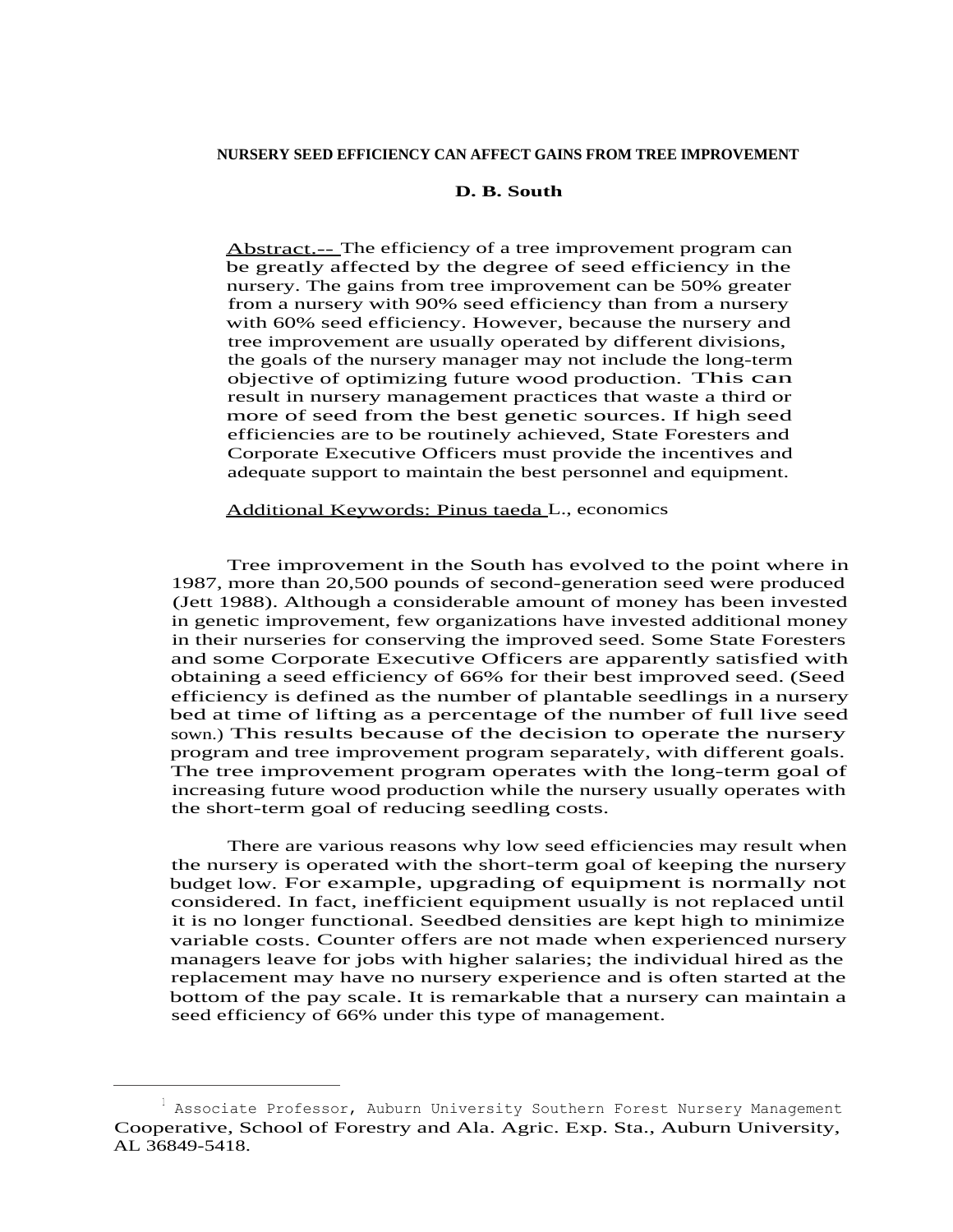There are a few organizations that view the nursery as an integral part of their tree improvement effort. Like tree improvement, these nurseries also operate with the goal of optimizing future wood production. Therefore, special care is provided to the best genetic sources so that the optimal seed efficiency can be achieved. The administrators place a high priority on obtaining a high average seed efficiency (i.e.  $> 85\%$ ). Therefore, the nursery managers are provided economic incentives to be efficient with seed. Although costs are still of concern, the administration provides a nursery budget that is adequate for maintaining high seed efficiency.

Administrators that place a high value on seed efficiency understand the difference between the cost of production and the present net value of the improved seed. They realize that seed cost constitutes a large proportion of seedling cost. In addition, they understand that the present net value of seed from a rogued second-generation orchard is higher than from a rogued-first generation orchard. They know that efficient nursery management can improve the economics of a tree improvement program.

The following discussion of the cost and value of improved seeds outlines some economic benefits that can be used to justify increasing seed efficiency at the nursery level. To fully comprehend the importance of high seed efficiency, it is necessary to understand the difference between the cost of improved seed and the value of improved seed.

### COST OF PRODUCING IMPROVED SEED

Roughly three-fifths of the cost of seed orchard seed represents efforts in tree improvement while about two-fifths are due to seed collection and extraction (Table 1). Individuals that claim their cost for improved seed is only about 0.2 cent per full live seed (FLS) are not including the cost of selection, orchard management, progeny testing, geneticist salaries, and overhead.

|                                                        |           | Rogued | Rogued                 | Rogued     |
|--------------------------------------------------------|-----------|--------|------------------------|------------|
|                                                        | Woods run | first  | second                 | third      |
|                                                        |           |        | generation generation  | generation |
|                                                        |           |        | -cents/full live seed- |            |
| cost of harvest<br>and extraction                      | 0.1       | 0.2    | 0.2                    | 0.2        |
| cost of harvest,<br>extraction and<br>tree improvement | 0.1       | 0.5    | 0.5                    | 0.5        |
| Market value                                           | 0.125     | 0.3    | 0.55                   |            |
| present net value of additional<br>wood production*    |           | 3.0    | 5.5                    | 7.5        |
| * as compared to woods run seed                        |           |        |                        |            |

| Table 1. -- Estimated costs and value of loblolly pine seed from different |  |
|----------------------------------------------------------------------------|--|
| stages of tree imporovment program.                                        |  |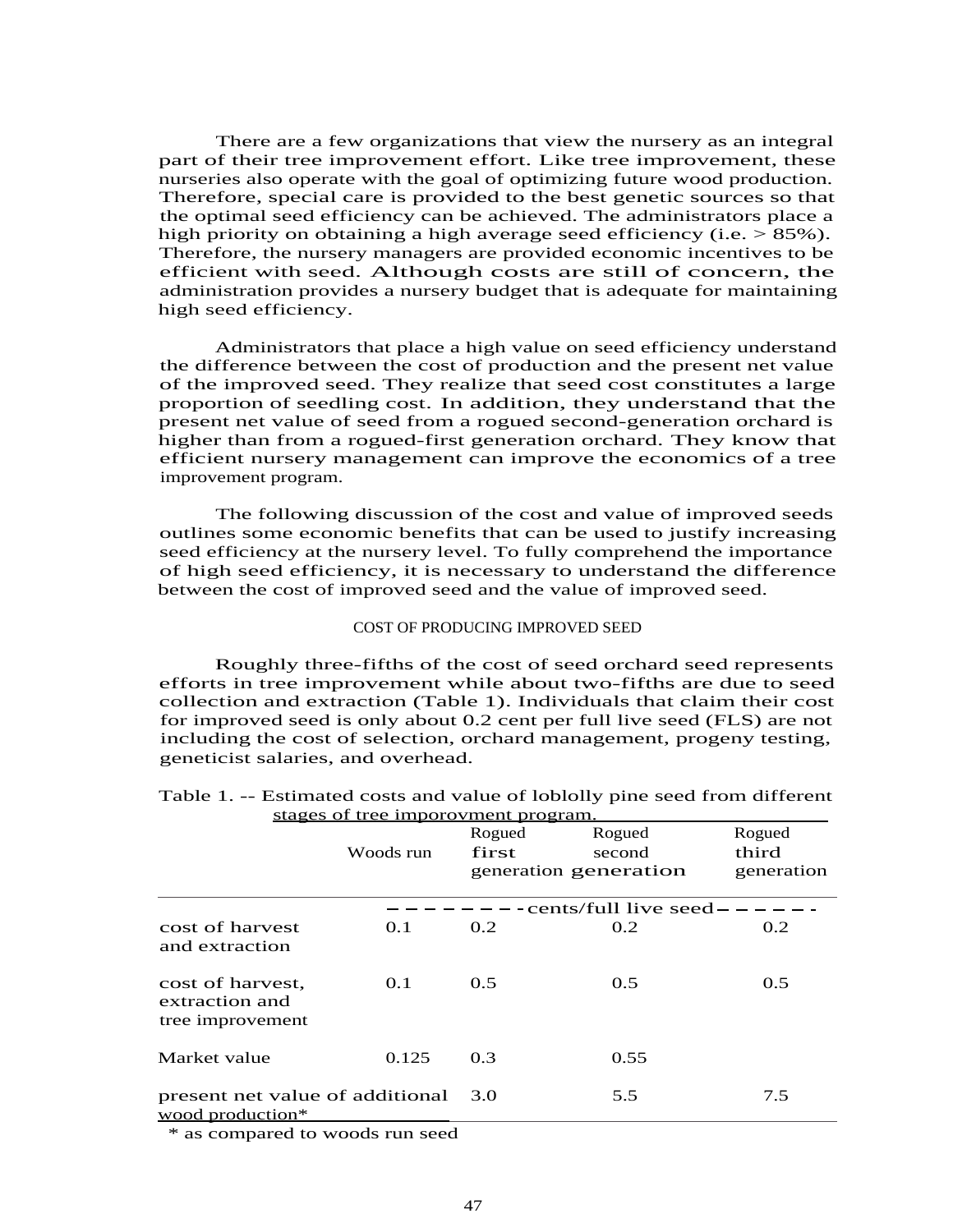Productivity of the seed orchard greatly affects the cost of seed production (Talbert et al. 1985). For seed yields above 40 pounds per acre, net investment cost is about 0.5 cent/FLS (Table 2). The cost of producing second-and third-cycle orchard seed will likely not be much greater than 0.5 cent/FLS.

|        | Orchard Net investment |       | Seed efficiency |                                       |       |                 |       |
|--------|------------------------|-------|-----------------|---------------------------------------|-------|-----------------|-------|
| vield  | (cost/FLS)             | 60%   | 66%             | 75%                                   | 83%   | 90 <sub>8</sub> | 95%   |
| (lb/A) | (cents)                |       |                 | Seed cost per thousand seedlings (\$) |       |                 |       |
| 10     | 1.51                   | 25.17 | 22.88           | 20.13                                 | 18.19 | 16.77           | 15.89 |
| 20     | 0.83                   | 13.83 | 12.57           | 11.07                                 | 10.00 | 9.22            | 8.74  |
| 30     | 0.64                   | 10.66 | 9.70            | 8.53                                  | 7.71  | 7.11            | 6.74  |
| 40     | 0.53                   | 8.83  | 8.03            | 7.07                                  | 6.39  | 5.89            | 5.58  |
| 75     | 0.47                   | 7.83  | 7.12            | 6.27                                  | 5.66  | 5.22            | 4.95  |

Table 2. -- Seed cost per thousand plantable loblolly pine seedlings by seed orchard yield and nursery seed efficiency.

Many organizations produce more seed than they need and sell the excess. Current market prices for improved loblolly pine seed usually range from 0.3 to 0.6 cent/FLS. Because of the current buyers market, the market price can be lower than the cost of production. Therefore, when using the correct provenance, purchasing rogued, first-generation seeds on the open market can be a real bargain when compared to the estimated present net value of the seed.

# SEED EFFICIENCY AFFECTS SEEDLING COST

The average price of first-generation bare-root seedlings is currently close to \$30/M (Table 3). Seed can be the largest single expense for producing improved seedlings (Mills and South 1984). At some nurseries, seed cost will exceed one-third of the production costs. However, some organizations subsidize the cost of tree improvement and therefore only charge the nursery for cost of harvesting and extraction. As a result, the cost of first-generation seed charged to the nursery account may be less than 0.3 cent per PLS. This allows little economic incentive for the nursery manager to be more efficient with improved seed. As a result, for some organizations, there will be little difference between the price of regular and improved seedlings. However, other organizations do not subsidize the cost of tree improvement. The nursery might be charged 0.47 cent/FLS for first generation seed (Table 2). For this reason, the cost of seed per thousand plantable seedlings (M) will depend in part on whether or not the cost of tree improvement is subsidized. When the total costs of tree improvement are charged against the nursery budget, seed cost can range from \$5 to \$12/M (Table 2). However, when tree improvement costs are subsidized, (only harvesting and extraction costs are charged to the nursery), seed cost may vary from only \$2 to \$4/M.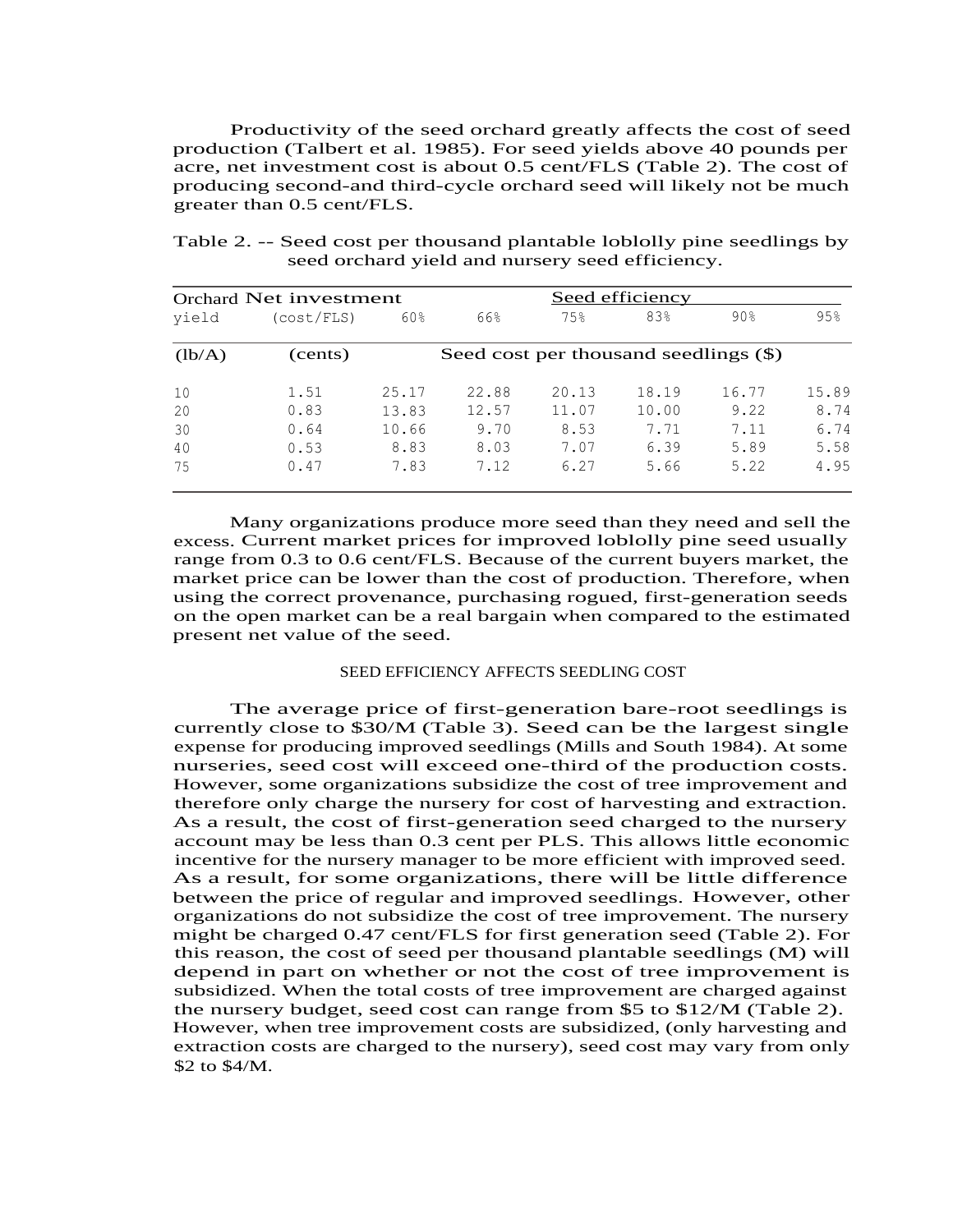Although, the price difference between first- and second-generation seedlings can range from \$4 to \$8/M (Table 3), this difference is likely due to differences in perceived gains (i.e. difference in present net value) rather than to a difference in cost of production.

|                |    |           | First                            | Second |                                  |
|----------------|----|-----------|----------------------------------|--------|----------------------------------|
| Source         |    | Regular   |                                  |        | generation generation Difference |
|                |    |           | cost per thousand seedlings (\$) |        |                                  |
| Alabama        |    |           | 27.50                            |        |                                  |
| Arkansas       |    | 30        |                                  |        |                                  |
| Florida        |    | 24        |                                  |        |                                  |
| Georgia        |    | $26 - 30$ |                                  |        |                                  |
| Kentucky       |    | 40        |                                  |        |                                  |
| Louisiana      |    | 30        |                                  |        |                                  |
| Mississippi    | 23 | 31        |                                  |        | 8                                |
| North Carolina |    | 30        |                                  |        |                                  |
| Oklahoma       |    | 30        |                                  |        |                                  |
| South Carolina |    | 24        |                                  |        |                                  |
| Tennessee      |    | 28        |                                  |        |                                  |
| Texas          |    | 28        |                                  |        |                                  |
| Virginia       |    | 28        |                                  |        |                                  |
| Company x      |    | 33        |                                  | 40     | 7                                |
| Company y      |    | 34        |                                  | 38     | 4                                |
| Company z      |    | 28        |                                  | 36     | 8                                |
| Average        |    |           | 29.59                            | 38     |                                  |

Table 3. -- 1989 cost of loblolly pine seedlings from selected sources. (State prices from Anonymous (1989))

The cost of producing improved seed can provide some incentive for nursery managers to keep seed efficiency high. For example, if a nursery producing 30 million seedlings has a nursery seed efficiency of 70% and seed cost of 0.5 cent/FLS, \$19,500 annually could be saved by increasing the nursery efficiency to 77%. Put another way, the nursery manager could justify spending up to \$19,500/yr on management practices to increase seed efficiency. However, this incentive does not exist if seeds are furnished to the nursery free of cost.

## SEED EFFICIENCY AFFECTS THE PROFITABILITY OF TREE IMPROVEMENT

The profitability of a tree improvement program corresponds directly to seedlings yields from the nursery. When more seedlings are produced from improved seeds, more acres can be planted with improved seedlings. Therefore, practices that affect nursery seed efficiency directly affect the goals of tree improvement. Since nursery seed efficiency may range from 41 to 92% (Tables 4 and 5), the nursery manager will have a great impact on the present net value of the improved seed. The present net value of improved seed will be 52% greater at a nursery with 92% seed efficiency than at a nursery with only 60% seed efficiency (Table 4). However, the importance of high seed efficiency is often overlook because some individuals do not fully understand the concept of present net value.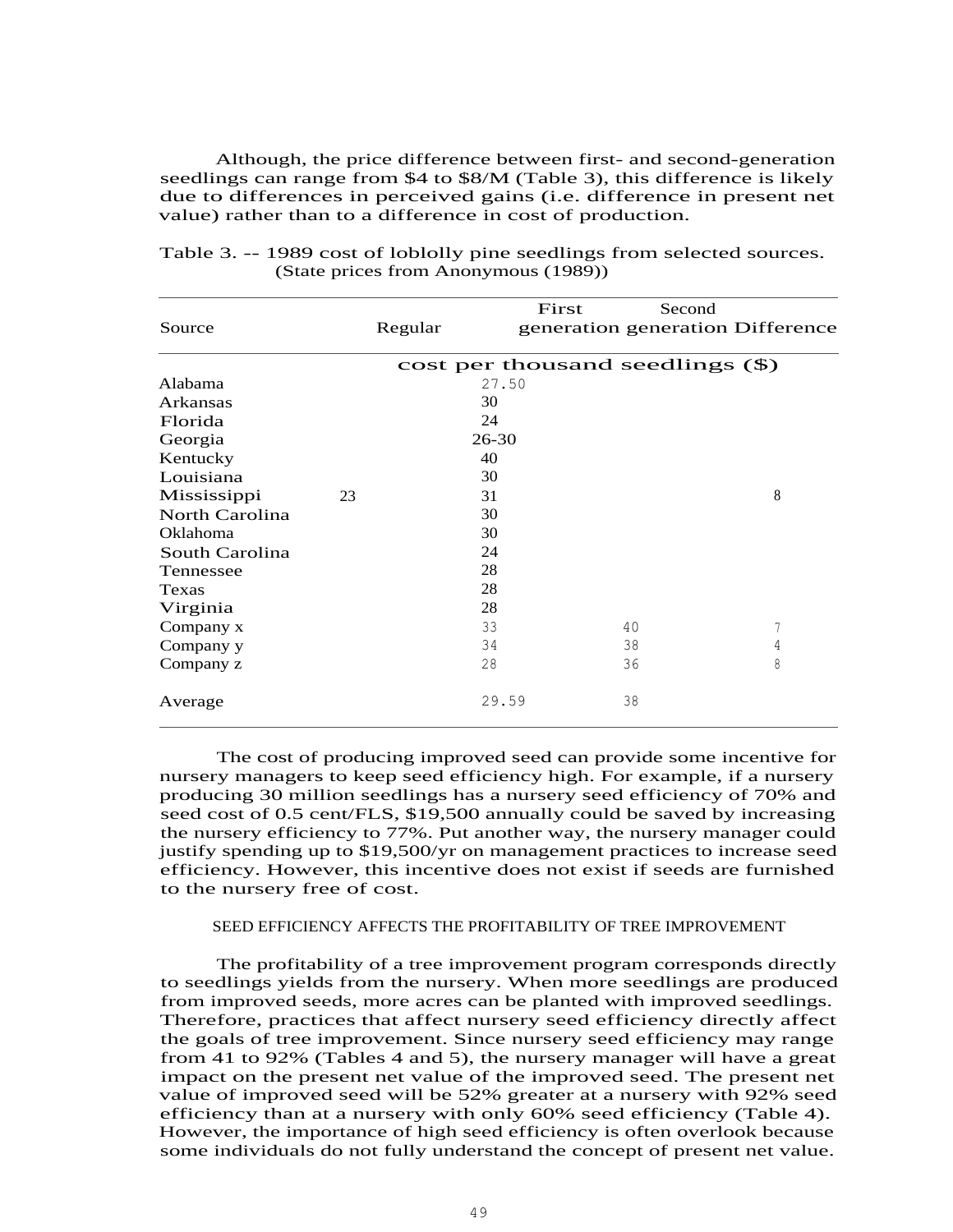The present net value of improved seed is based on the discounted value of the extra wood produced at the end of the rotation, minus the cost of production. The estimated present net value of improved seed can be about ten times the market value (Table 1). Since the cost of production of seed from seed orchards should be about the same regardless of generation cycle, the present net value of the seed will be the primary reason why the nursery manager should be more efficient with second generation seed than with first generation seed.

| Ownership    | Date Total |      | Plantable<br>seedling |    | Seed |               | Present net<br>Seed value of<br>sown density density Culls efficiency* cost# 10,000<br>$seeds**$ |  |
|--------------|------------|------|-----------------------|----|------|---------------|--------------------------------------------------------------------------------------------------|--|
|              |            |      | $-#/sq.$ ft.--        |    |      | $\frac{S}{M}$ | J                                                                                                |  |
| <b>State</b> | 4/25       | 29.2 | 27.8                  | 5  | 92   | 5.43          | 276                                                                                              |  |
| Industry     | 4/23       | 27.9 | 21.7                  | 22 | 72   | 6.96          | 215                                                                                              |  |
| Industry     | 4/23       | 27.9 | 21.0                  | 25 | 69   | 7.19          | 208                                                                                              |  |
| <b>State</b> | 4/19       | 24.9 | 20.6                  | 17 | 68   | 7.33          | 205                                                                                              |  |
| <b>State</b> | 4/19       | 23.6 | 19.0                  | 20 | 62   | 7.94          | 189                                                                                              |  |
| <b>State</b> | 4/20       | 21.8 | 18.2                  | 16 | 60   | 8.29          | 181                                                                                              |  |
| <b>State</b> | 5/17       | 17.6 | 12.6                  | 28 | 41   | 11.98         | 125                                                                                              |  |

| Table 4. -- Seed efficiency for small plots at seven nurseries in 1984 |  |
|------------------------------------------------------------------------|--|
| (From South and Larsen 1985).                                          |  |

\* 30.2 full live seed sown per square foot

# A cost of 0.5 cent per full live seed

\*\* Assuming a present net value of 3 cents per plantable seedling

The following formula can be used to calculate the increase in present value obtained by increasing seed efficiency (South 1987). This formula can be used even when an organization has a limited or an excess supply of improved seeds.

PV (PSN/PSO) X (NSE/OSE)-1 X PV1C X RA X BGR X (VGHS - VGLS)

- where  $PV =$  present value of additional wood obtained by increasing the seed efficiency on one acre of improved seedlings in the nursery
	- PSN = number of plantable seedling produced per nursery acre
	- PSO number of plantable seedling outplanted per acre
	- OSE = old seed efficiency (expressed as a decimal value)
	- $NSE = new seed efficiency$  (expressed as a decimal value)
	- PV1C present value of 1 cord of wood harvested at the rotation age  $RA = rotation$  age

BGR = base growth rate in cords/acre/year for unimproved seedlings VGHS = average volume gain of higher performing seedlings (at rotation age)

VGLS – average volume gain of lower performing seedlings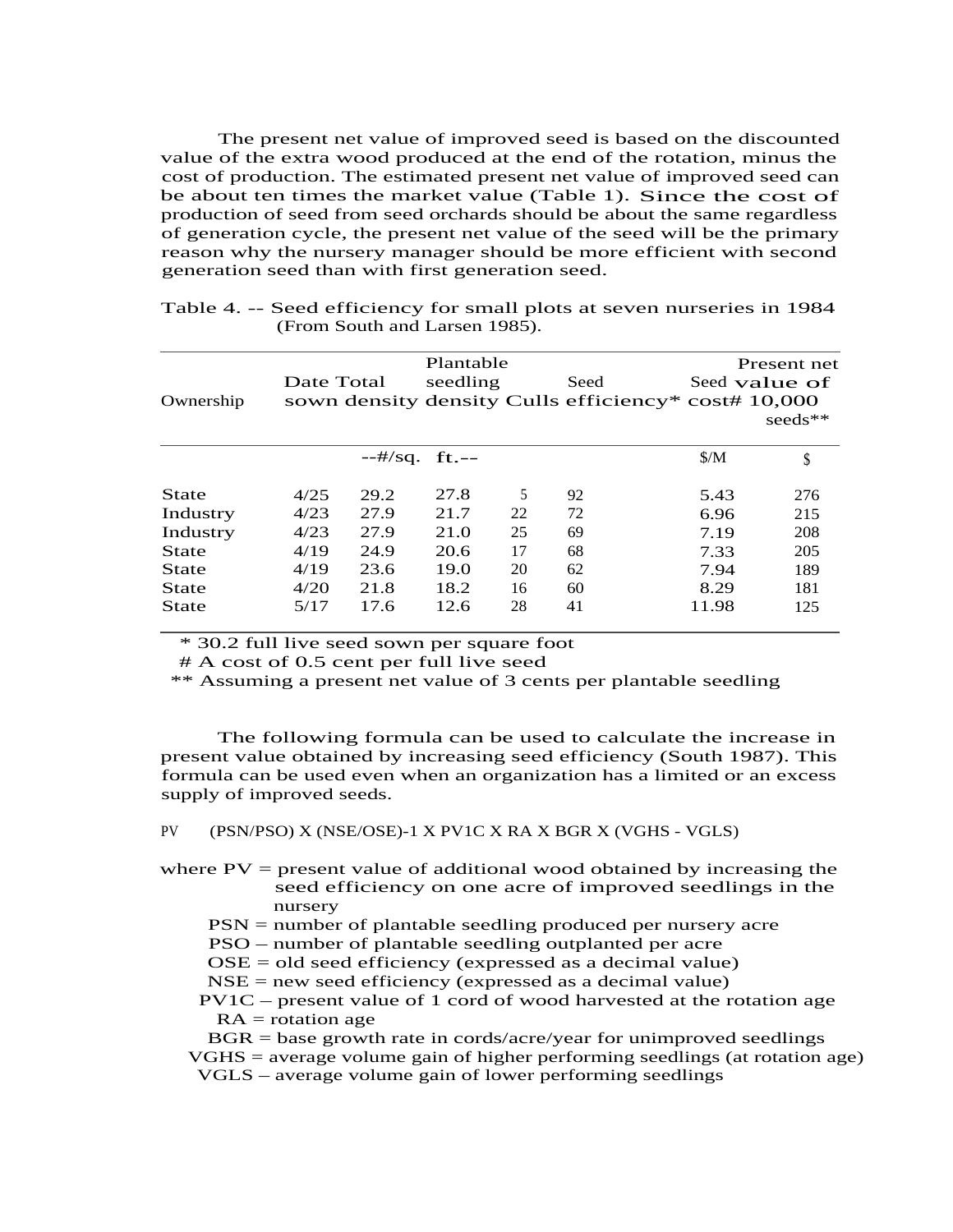For example, a nursery produces 700,000 plantable seedlings per acre with a nursery seed efficiency of 70%. Seedlings are grown on 30 acres, of which 20 acres are with second-generation seed from a rogued orchard and 10 acres are with seed from a first-generation orchard. The company outplants 550 trees per acre, on a 25-year rotation, and plants on land that produces 1.5 cords/ac/yr (unimproved basis). The company's economist uses a 6% real interest rate and predicts that stumpage values in 25 years will be \$20/cord. The estimated volume gains at harvest from first- and second-generation selections are 12% and 22%, respectively. The nursery manager uses the following formula to determine how much increase in present value would occur if seed efficiency was increase from 70% to 80%.

$$
PV = $3,177 - (700,000/550) \times ((0.8/0.7)-1) \times $4.66 \times 25 \times 1.5 \times (.22-.12)
$$

Under these conditions, increasing the seed efficiency from 0.70 to 0.80 would increase the present value by \$3,177 for each acre sown with secondgeneration seed. This means that for 20 acres of second-generation seedlings, the nursery manager could improve the "predicted genetic gain" from the nursery by \$63,540. Therefore, increasing seed efficiency in the nursery can be an effective way to increase the value resulting from tree improvement.

|  | genetics Seed/ | Seed | Seed                         |    | Seed cost                         |                  |
|--|----------------|------|------------------------------|----|-----------------------------------|------------------|
|  |                |      | pound Germination efficiency |    | pound /PLS /M                     | <u>/M*</u>       |
|  | #              | %    | %                            | \$ | $\boldsymbol{\mathsf{S}}$<br>cent | $\%$             |
|  | regular 18,500 | 78   | 78                           | 18 | $.125$ 1.60                       | 7                |
|  | regular 23,080 | 88   | 89                           | 25 | .123 1.38                         | $\boldsymbol{6}$ |
|  | 1st gen 13,902 | 87   | 52                           | 13 | .1112.15                          | 7                |
|  | 1st gen 13,900 | 94   | 88                           | 21 | $.161$ 1.83                       | $\sqrt{ }$       |
|  | 1st gen 15,199 | 89   | 74                           | 28 | .2072.80                          | 10               |
|  | 1st gen 13,700 | 95   | 86                           | 30 | $.231$ 2.68                       | 9                |
|  | 1st gen 16,097 | 92   | 55                           | 35 | .236 4.29                         | 15               |
|  | 1st gen 17,311 | 83   | 83                           | 36 | .2503.01                          | 11               |
|  | 1st gen 15,250 | 96   | 80                           | 40 | $.273$ $3.41$                     | 11               |
|  | 1st gen 16,400 | 86   | 82                           | 40 | .284 3.46                         | 6                |
|  | 1st gen 18,046 | 90   | 70                           | 50 | .308 4.40                         | 16               |
|  | 1st gen 12,378 | 89   | 79                           | 34 | .309 3.91                         | 12               |
|  | 1st gen 13,174 | 88   | 68                           | 38 | .328 4.82                         | 17               |
|  | 1st gen 14,000 | 92   | 89                           | 45 | .349 3.92                         | 16               |
|  | 1st gen 13,621 | 93   | 81                           | 50 | .395 4.88                         | 20               |
|  | 1st gen 16,500 | 93   | 87                           | 75 | .4885.62                          | 18               |
|  | 2nd gen 16,200 | 99   | 79                           | 40 | .249 3.15                         | 11               |
|  | 2nd gen 14,000 | 95   | 87                           | 30 | .225 2.58 NOT SOLD                |                  |
|  | 2nd gen 15,000 | 93   | 80                           |    | SEEDLINGS NOT SOLD                |                  |
|  | 2nd gen 12,858 | 97   | 64                           |    | SEEDLINGS NOT SOLD                |                  |

Table 5. Selected responses from a 1990 questionnaire sent to nursery managers who produce bare-root loblolly pine seedlings.

\* Seed cost expressed as a percentage of seedling price.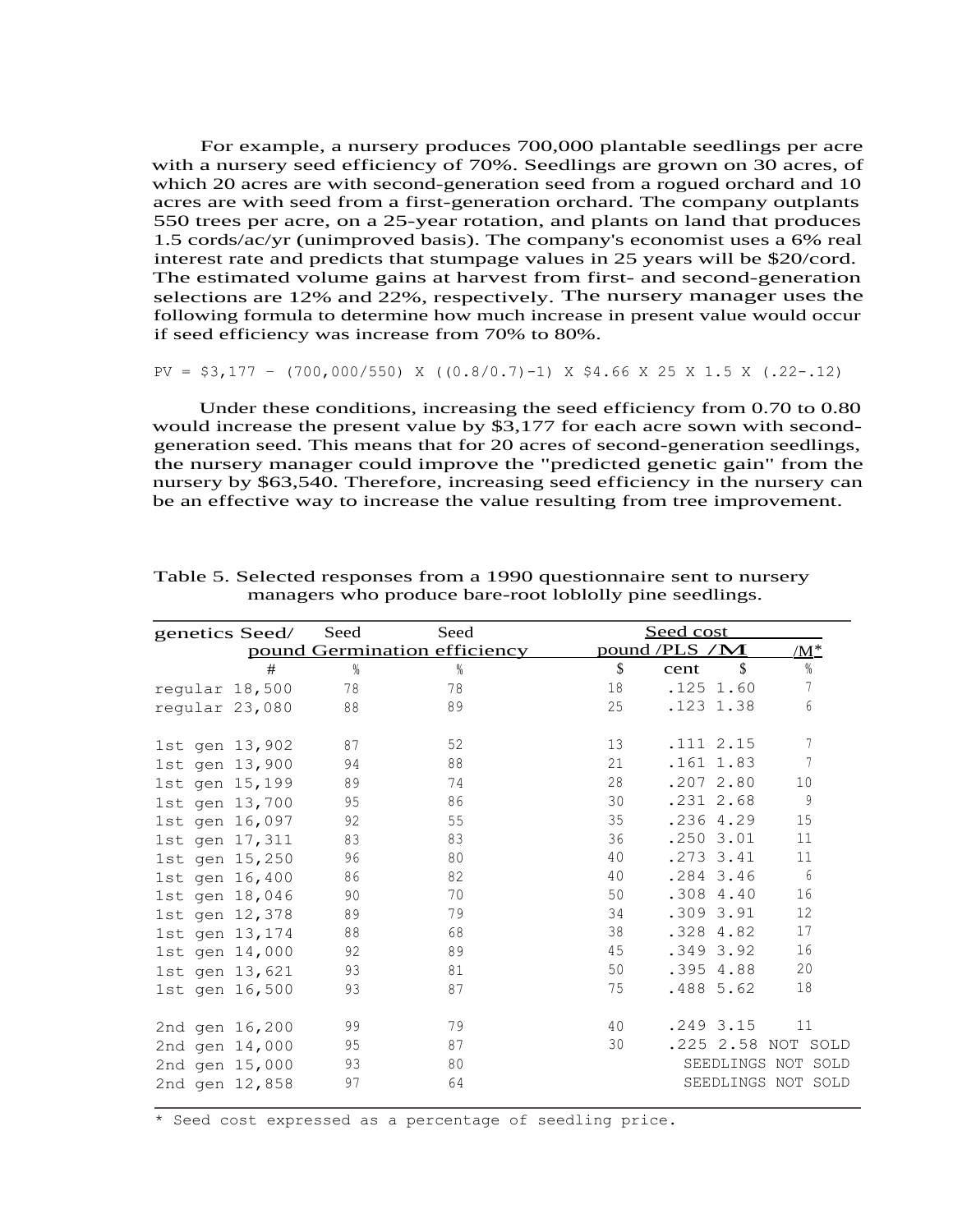#### A NEED FOR INCENTIVES

Currently, many nursery managers have little incentive to culture second-generation seedlings any differently than first-generation (or even woods run) seedlings. The nursery manager has plenty of problems to worry about besides treating seedlings differently according to their perceived value. [In fact, in certain areas, early height growth of unimproved seedlings (grown from seed from Livingston Parish, LA) can exceed that of genetically improved seedlings from local seed orchards (McKeand et al. 1989)]. However, nursery managers might be more efficient with the secondgeneration seed if they could charge more for the seedlings. In fact, some organizations do charge \$4 to \$8/M more for second-generation seedlings (Table 3). This allows the nursery manager to generate more income by being more efficient with second generation seedlings.

However, many managers of company nurseries do not sell their second- -- generation seedlings (Table 5), and managers of state nurseries often do not sell seedlings for more than the cost of production. In addition, most State Foresters and Corporate Executive Officers do not provide the nursery manager with either incentives or adequate funding for improving seed efficiency. As a result, nursery managers have little incentive to be more efficient with seed that has a high present net value.

3

In fact, since some organizations place emphasis on keeping the nursery manager's salary low, they may actually select for managers with low seed efficiency. For example, take the case of an experienced nursery manager who has consistently obtained a seed efficiency of 80% and has been offered another job that pays \$35,000/yr. The manager's supervisor is not allowed to match the offer and therefore has to search for a replacement at a starting salary of \$25,000/yr. The individual hired has no previous nursery experience and therefore only obtains 60% seed efficiency. As a result, the nursery spends an additional \$83,000/yr in seed costs (assuming a 40 million nursery and seed cost of 0.5 cent/FLS). The organization ends up spending eight times the amount required to keep the experienced manager from leaving.

To attain higher seed efficiency, State Foresters and Corporate Executive Officers should provide the nursery with adequate funding and should provide the managers with adequate incentives. Without incentives and financial support, some nursery managers have to use essentially the same equipment and practices that were employed for seed collected in the woods. This can result in wasting a third or more of the improved genetic resource.

Co